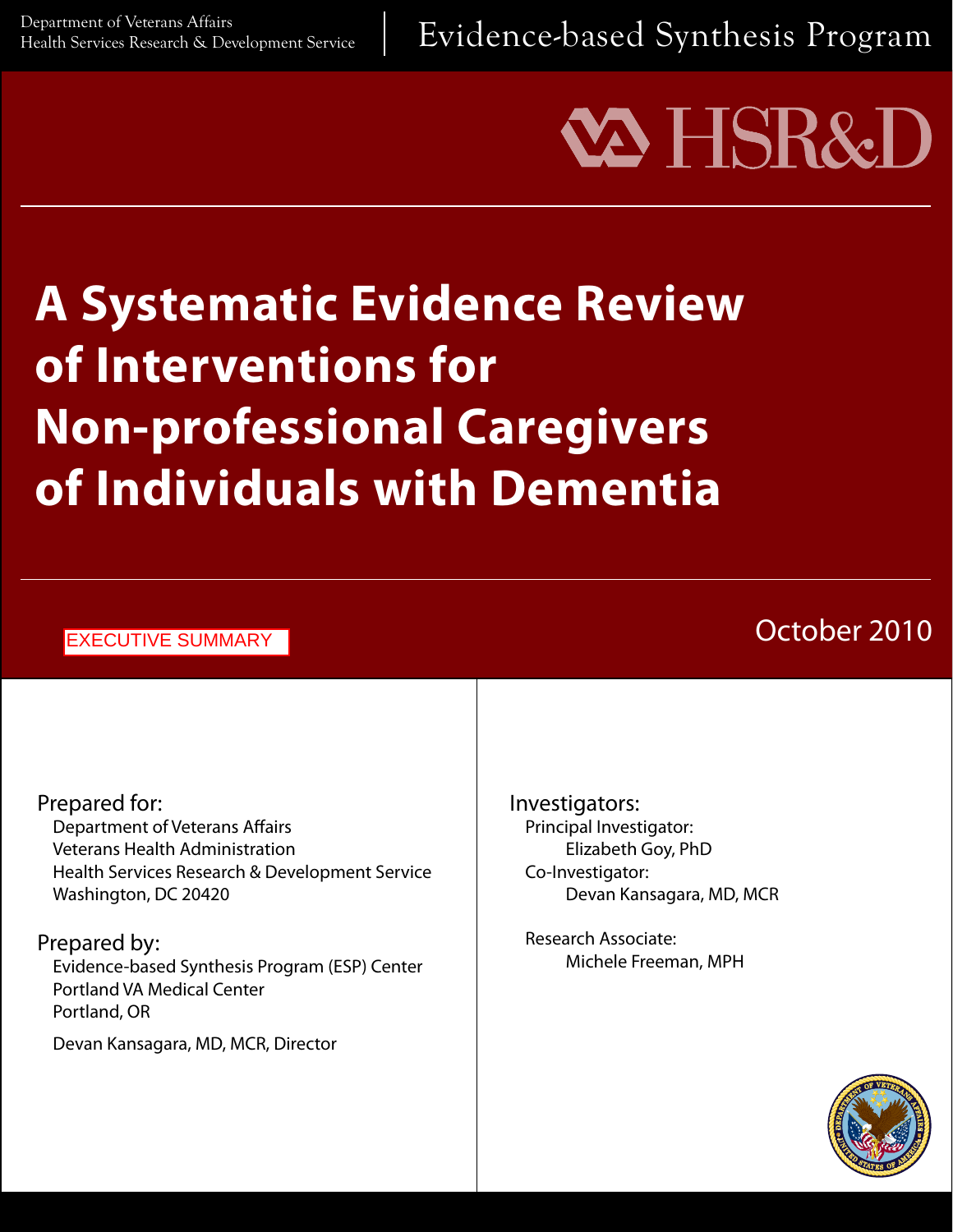# **PREFACE**

HSR&D's Evidence-based Synthesis Program (ESP) was established to provide timely and accurate syntheses of targeted healthcare topics of particular importance to VA managers and policymakers, as they work to improve the health and healthcare of Veterans. The ESP disseminates these reports throughout VA.

HSR&D provides funding for four ESP Centers and each Center has an active VA affiliation. The ESP Centers generate evidence syntheses on important clinical practice topics, and these reports help:

- develop clinical policies informed by evidence,
- the implementation of effective services to improve patient outcomes and to support VA clinical practice guidelines and performance measures, and
- set the direction for future research to address gaps in clinical knowledge.

In 2009, an ESP Coordinating Center was created to expand the capacity of HSR&D Central Office and the four ESP sites by developing and maintaining program processes. In addition, the Center established a Steering Committee comprised of HSR&D field-based investigators, VA Patient Care Services, Office of Quality and Performance, and VISN Clinical Management Officers. The Steering Committee provides program oversight and guides strategic planning, coordinates dissemination activities, and develops collaborations with VA leadership to identify new ESP topics of importance to Veterans and the VA healthcare system.

Comments on this evidence report are welcome and can be sent to Nicole Floyd, ESP Coordinating Center Program Manager, at nicole.floyd $\partial_{\mathcal{V}}$ a.gov.

#### **Recommended citation:**

Goy E, Freeman M, Kansagara D. A Systematic Evidence Review of Interventions for Nonprofessional Caregivers of Individuals with Dementia. VA-ESP Project #05-225: 2010

This report is based on research conducted by the Evidence-based Synthesis Program (ESP) Center located at the Portland VA Medical Center, Portland, OR funded by the Department of Veterans Affairs, Veterans Health Administration, Office of Research and Development, Health Services Research and Development. The findings and conclusions in this document are those of the author(s) who are responsible for its contents; the findings and conclusions do not necessarily represent the views of the Department of Veterans Affairs or the United States government. Therefore, no statement in this article should be construed as an official position of the Department of Veterans Affairs. No investigators have any affiliations or financial involvement (e.g., employment, consultancies, honoraria, stock ownership or options, expert testimony, grants or patents received or pending, or royalties) that conflict with material presented in the report.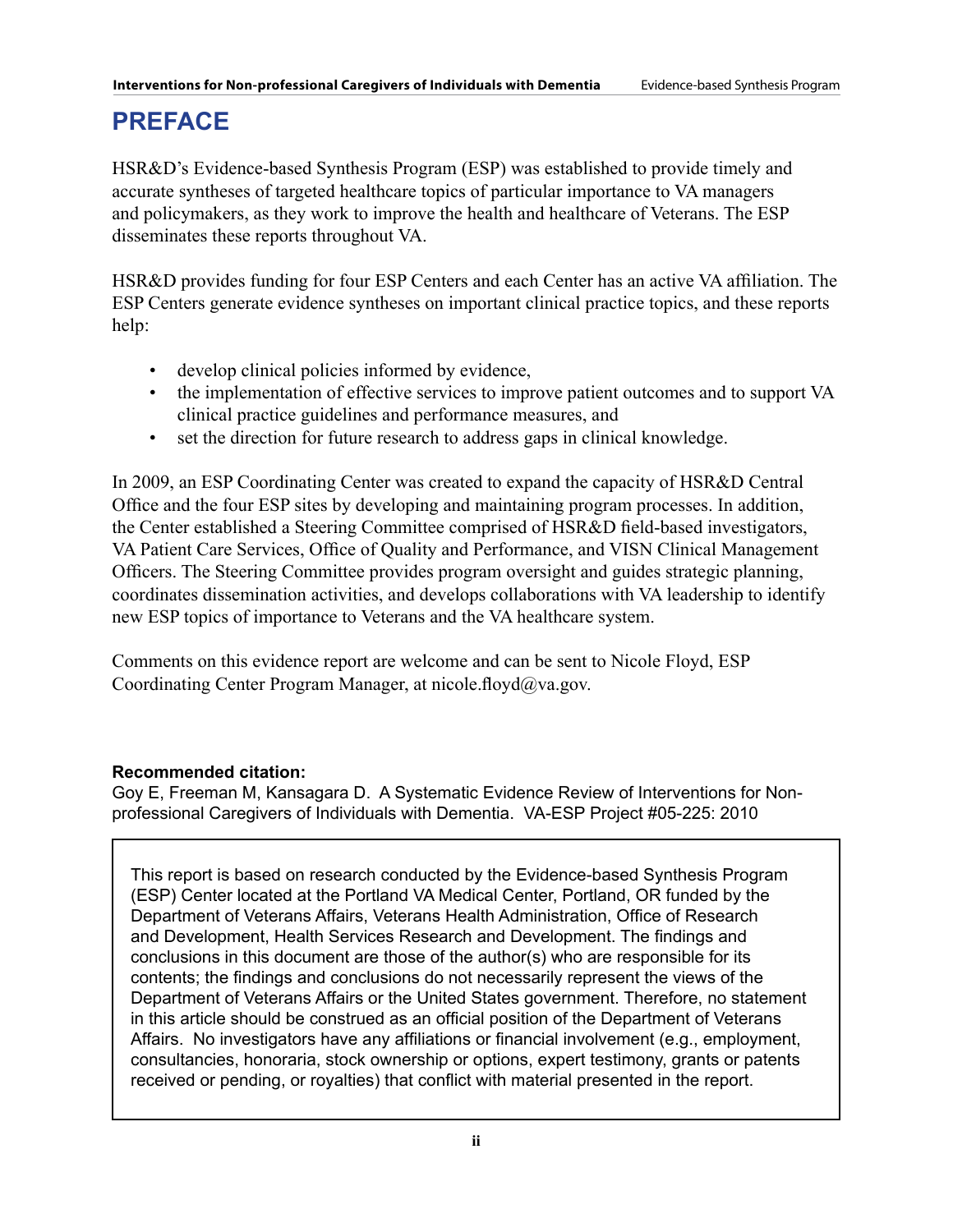# **EXECUTIVE SUMMARY**

# **Background**

The purpose of this report is to review systematically the evidence on the effects of caregiver (CG) interventions on CG burden, mood (including depression and anxiety), and the ability to manage problematic behavior, as well as the effects on the care recipient (CR).

# **Methods**

We conducted a review of good-quality trials identified from systematic reviews and additional studies identified from expert input. We conducted searches for systematic reviews of dementia CG interventions in MEDLINE (PubMed), the Cochrane Database of Systematic Reviews, and the Cochrane Database of Reviews of Effects from database inception through July 2009.

# **Results**

There were 15 systematic reviews that met our quality criteria: one review of respite care, three reviews of technology-based interventions, and 12 systematic reviews that evaluated a variety of heterogeneous psychosocial interventions. The systematic reviews of psychosocial interventions identified 30 randomized controlled trials (RCTs) that met our criteria for study design and sample size. Seven good quality RCTs recommended by expert panel members were added following review.

**KEY QUESTION #1. Do CG interventions affect the CG's knowledge and ability to manage problematic behavior, CG psychosocial burden, CG health and health behaviors, or outcomes in the individual with dementia?** 

### **Psychosocial interventions**

**Multicomponent Interventions:** Five studies evaluated a combination of varied treatment approaches such as skills training, group support, and respite care. Three of the studies examined individually tailored multicomponent interventions. Individually tailored intensive, multicomponent interventions showed promise for reducing CG depression, and in improving sense of burden, self-care abilities, well-being, confidence, and social support ratings. When examined across diverse populations, there were group effects for all Latino/Hispanic and White/Caucasian CGs as well as Black/African-American spousal CGs. Additionally, CGs who experience individually crafted interventions during their caregiving period may fare better during the bereavement phase. There was no consistent evidence that multicomponent interventions delayed CR institutionalization.

**Exercise Training:** We reviewed one trial that compared exercise training for the CG with an attention-control group that received supportive phone calls and nutrition guidance. Both exercise and control groups demonstrated decreased depression, stress, and burden, but there were no significant differences between groups. More studies are needed to evaluate the impact of exercise for the CG on CG burden.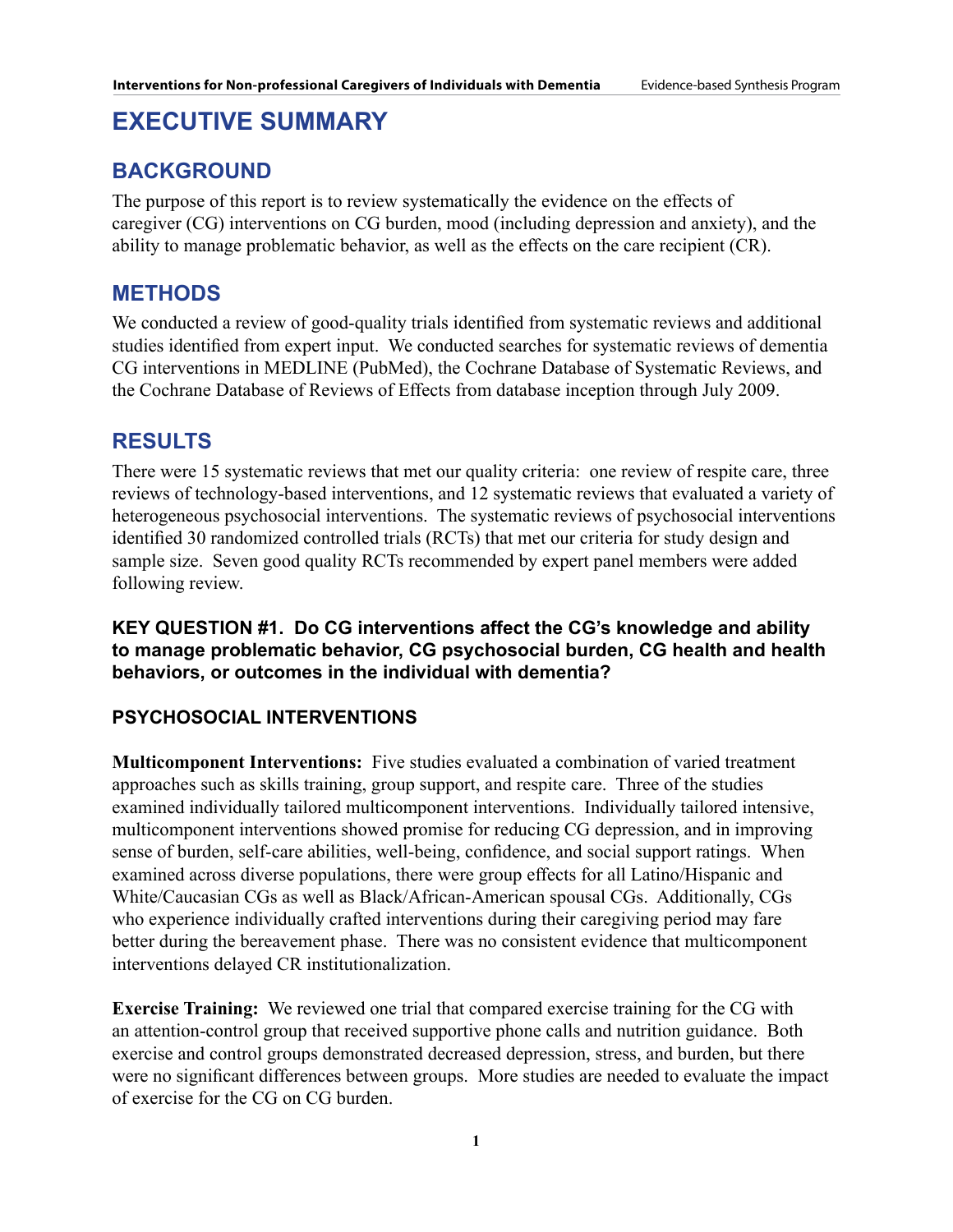**Case Management Interventions:** We reviewed five studies of intensive nursing case management. Overall intensive nursing case management had little effect on CR rates of institutionalization, but improvements in CG outcomes were seen in some studies. One study reported lower rates of institutionalization for the first months of the two-year program, but by the end of two years there were no differences in rates of insitutionalization between intervention and control groups. Two other studies found no differences between case management and usual care in time to institutionalization, or in CG strain, burden, or depression. Two studies published in 2006 support that case management can result in improvements in CG stress (at 12 but not 18 months), confidence, mastery of caregiving skills, and depression (seen at 18 months). These same studies reported smaller declines for CR health related quality of life and fewer CR behavioral symptoms, although CR rates of institutionalization remained the same for treatment and control groups.

**Behavior Management Training (BMT):** Four studies were reviewed that provide limited evidence suggesting that training the CG to use behavioral management techniques with the CR may improve CG depression, although this finding was not consistent across all studies. Two studies in which BMT for the CG was augmented by a separate component – CG self-care instruction in one study; exercise for the CR in another – seemed to result in broader outcome effects, with reports of improved CR physical mobility and CG coping skills.

**Individual Skills Training:** Two of six studies demonstrated that individual skills training for CGs ameliorates depression in CGs, but the data show no support for impact on CGs' sense of burden, anxiety, or quality of life. In three studies, CRs showed slower declines in selfcare when skills training included a component targeting activities of daily living (ADL), and improved mood when pleasant events were scheduled, but these findings were not replicated in three other studies. Two of six studies reported that disruptive behavior may be reduced when CGs receive structured training in identifying triggers of disruptive behavior and modifying the environment to reduce stress. There is no strong evidence documenting the impact of skills training programs on delaying or preventing institutionalization of the CR.

**Group Skills Training Interventions:** CG depression improved in three of eight intervention studies; significant effects may be associated with interventions that are individualized by inhome assessment and targeted to specific needs of the CR-CG dyad. Two studies reported reductions in CG distress. Ancillary improvements in positive interactions and nurturing, reducing aversive and hostile CG responses to problem behaviors, reducing CG burden, and increasing CG self-efficacy are supported by single studies in the skills training domain.

#### **Individual, Group, and Combined Individual/Group Supportive CG Counseling**

**Interventions:**In seven studies reviewed, neither individual supportive counseling nor group supportive interventions *on their own* demonstrated clear superiority over control groups for CG depression. A combined individual/group approach resulted in delayed institutionalization for the CR and improved mood for the CG, with results sustained across three years in follow-up. Ancillary improvements in affective regulation for coping and aversive reaction to CR behavior disturbance were supported in single studies. None of these interventions demonstrated group treatment effects for CG burden.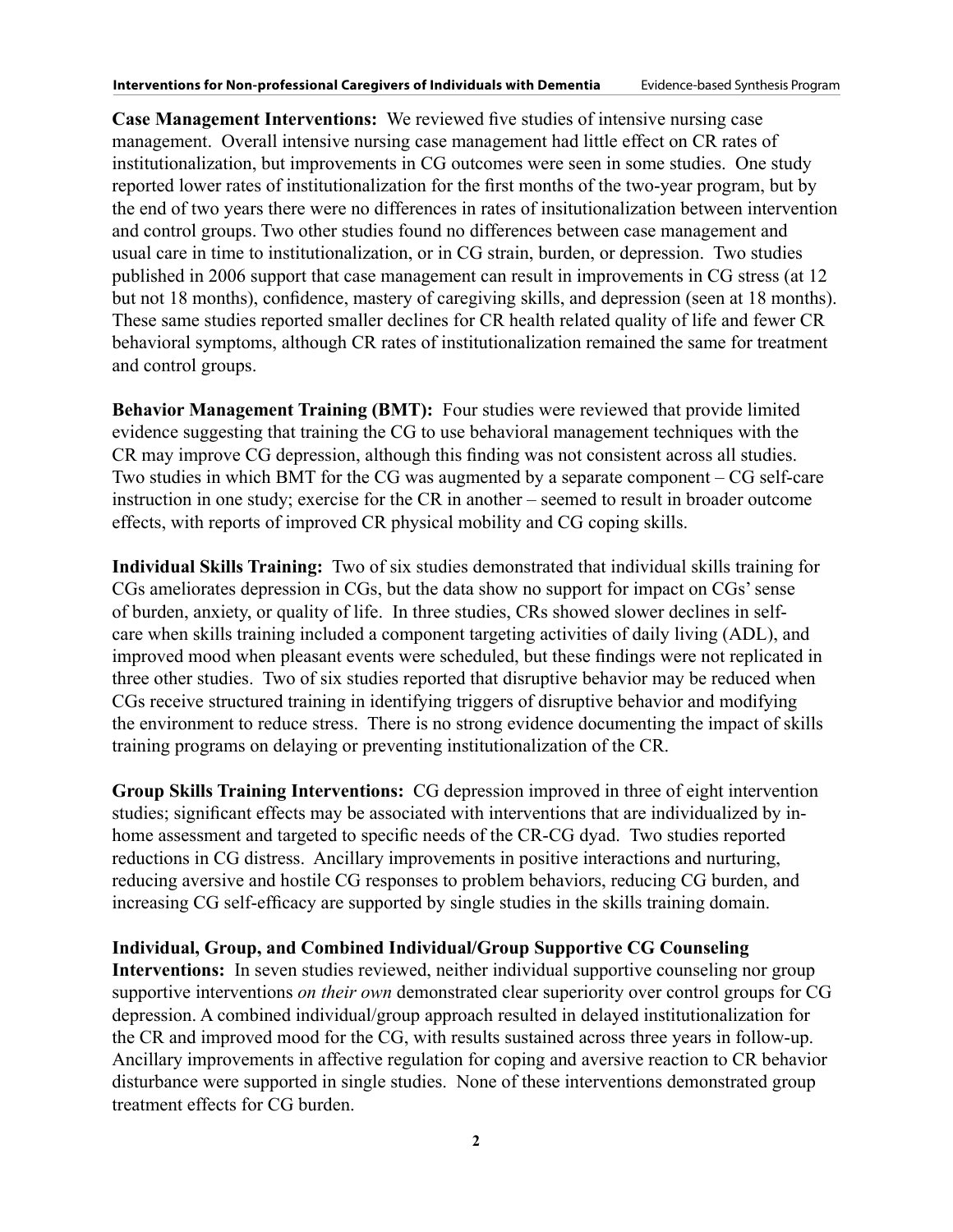#### **Technology-based Interventions**

Three systematic reviews assessed the effectiveness of networked information and communications technology interventions (ICT). These included five interventions that used computer-telephone integrated support systems, and 13 interventions that aimed to increase patient safety and reduce CG stress, such as Global Positioning System (GPS) location systems and home-monitoring devices (e.g., boundary alarms, cooking monitors). The evidence from controlled empirical studies on the effectiveness of technology-based interventions is insufficient, but uncontrolled studies suggest that GPS location systems for wandering behavior may improve patient function and safety, as well as reduce CG depression, burden, and stress. Robust trials with sufficient follow-up are needed to determine the feasibility, effectiveness, and cost-effectiveness of ICT interventions.

#### **Respite Care**

A comprehensive systematic review of the effectiveness and cost-effectiveness of respite care services was compiled in 2004 for the United Kingdom (UK) National Health Service (NHS). The review identified 45 studies on several forms of respite care, and found small, statisticallysignificant improvements on some outcome measures, but the evidence on how respite affects the health and well-being of CGs was inconsistent. Institutional/overnight respite promoted better sleep patterns in CGs during the period of respite; but there were no enduring improvements in health and well-being in comparison to control groups, or compared to CG baseline state associated with respite services of any form. The vast majority of CGs, however, frequently expressed high levels of satisfaction, and generally felt that respite services brought them various benefits, despite little evidence of significant and/or sustained reductions in measures of stress, depression, and burden. Many studies reported CGs' beliefs that respite enabled them to continue caregiving.

#### **Recent and Ongoing VA Studies**

A recently completed six-month implementation study of the Resources for Enhancing Alzheimer's Caregiver Health (REACH) Veterans Affairs (VA) intervention found positive effects on CG burden and CR problem behaviors, and appears to be feasible in VA settings. The multicomponent intervention includes CG support and skills training in safety, behavior management, and self care via in-home, telephone, and telephone support group sessions. Other CG interventions recently or currently being studied in VA include the Telehealth Education Program (a telephone-based education and support group); Telephone-Linked Care (TLC, a computer-mediated telephone support system); Partners in Dementia Care (PDC), a collaborative intervention delivered by care coordinators from local VA Medical Centers (VAMCs) and Alzheimer's Association chapters; and the use of remote sensor technology to monitor Veterans in the Home-based Primary Care program.

#### **Key Question #2. What are adverse effects of CG interventions?**

The systematic review of respite care found evidence in one study to suggest that CGS using